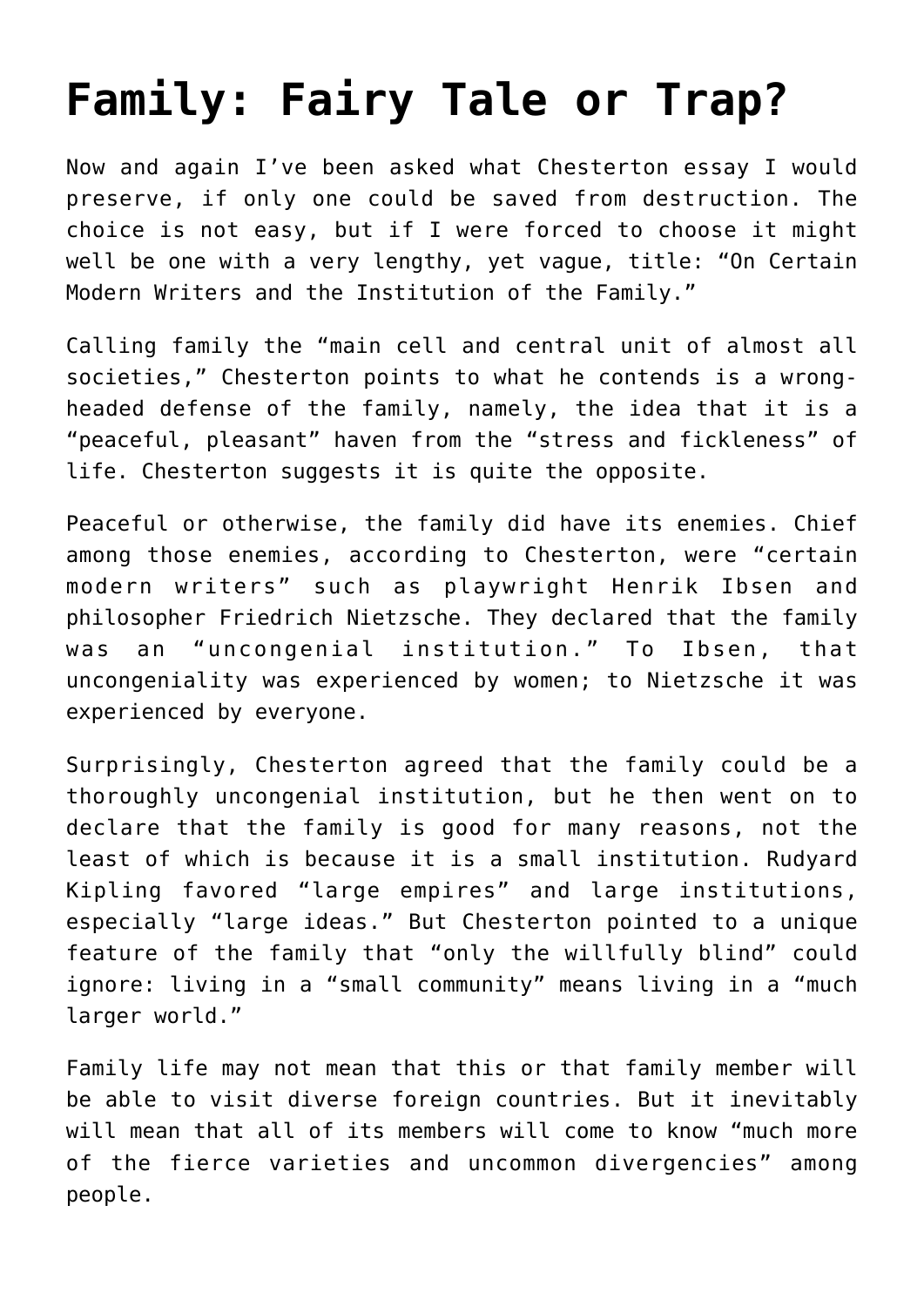How could that be? Chesterton thought the answer was obvious: "In a large community we can choose our companions. In a small world our companions are chosen for us."

Large communities are home to "cliques." The family is a "clan." The "clique" is narrow; the family is not. Members of a "clique" are narrow, because they have the "same kind of soul." Their narrowness is one of "spiritual coherence and contentment." In sum, it is cliques, not families, that are peaceful, pleasant, and at one.

The larger the society, the more opportunities there are for havens where people of like mind can gather—and agree. Of course, large societies are also home to families, but the family is not a haven. To paraphrase Robert Frost, when a family member goes home, he or she has to be let in. But is that family member let in to a haven? It's not likely. And it's certainly not guaranteed.

Chesterton did not deny that people "flee" from families and home. What he did deny was that people fled in order to escape the dullness of the family. If anything, they left because family life was a "great deal too exciting." It was exciting, because it was "exacting;" and it was exacting, because it was "alive."

Of course, people leave their families of origin for all sorts of good reasons. But they do not flee those families. Nor are they part of what Chesterton termed the "modern revolt" against the family. To Chesterton, this revolt was a "revolt against mankind." In concrete terms, it was a revolt against "Aunt Elizabeth (who) is unreasonable, like mankind (or) Papa (who) is excitable, like mankind (or) our youngest brother (who) is mischievous, like mankind."

Life, wherever and however it is lived, is always an adventure. But to G. K. Chesterton the "supreme adventure" was to be born into a family. At birth, as he put it, one